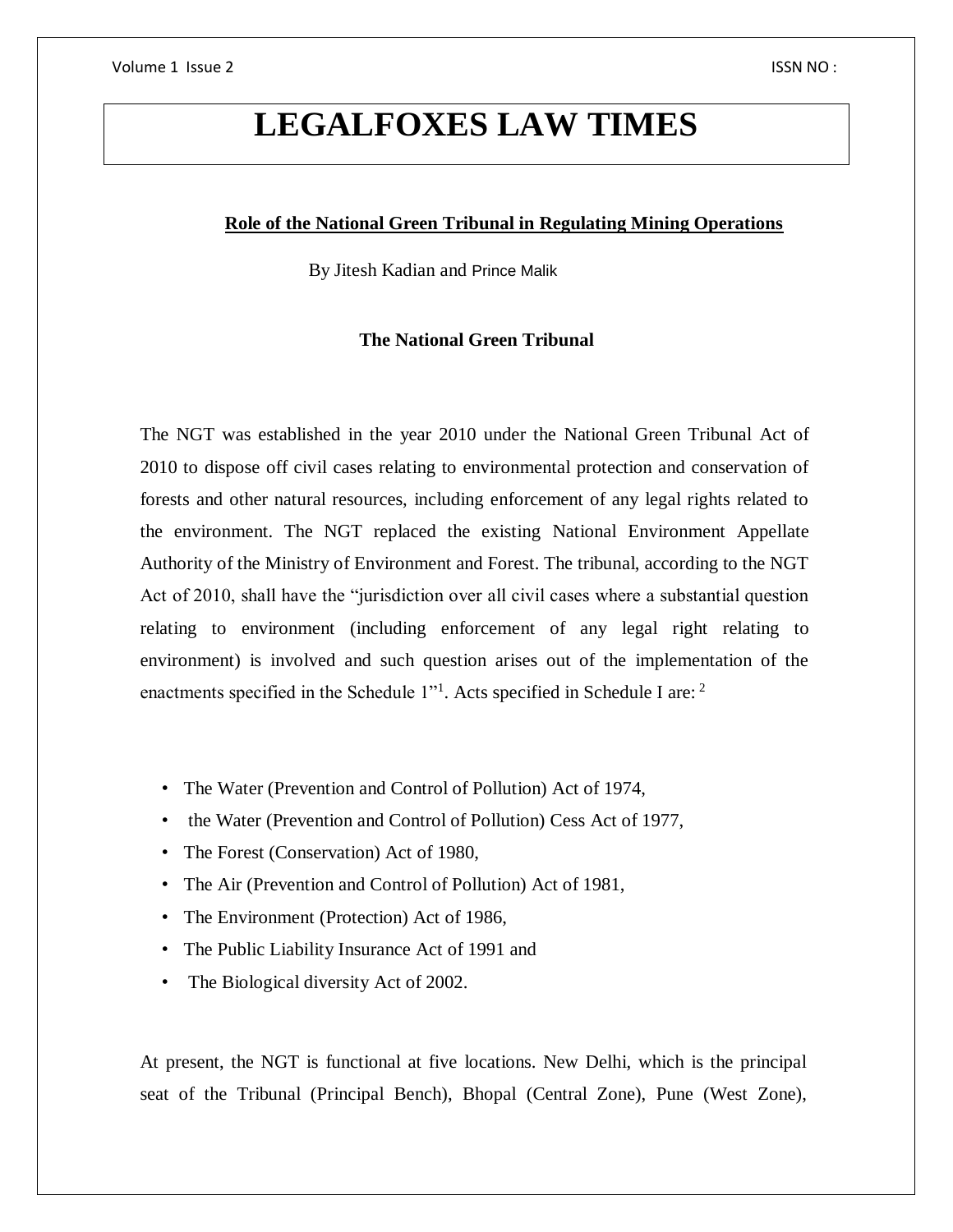Kolkata (East Zone) and Chennai (South Zone), which are the other seats of the tribunal as zonal benches. By establishing zonal benches, persons from different parts of the country can have access to the tribunal.<sup>3</sup>Each tribunal will have Judicial and Expert Members. The NGT is a 'quasi-judicial body' and has limited power. It has authority similar to law-enforcement agencies, but it is not like a normal court. The courts have the power to adjudicate all types of disputes, but NGT has the power of enforcing laws on administrative agencies. NGT was created to ease the burden on the normal courts. NGT's actions may be appealed to a court of law.<sup>4</sup>

# **NGT and Mining**

#### **Rat-hole mining in Meghalaya**

*All Dimasa Students Union DimaHasao Dist. Committee v. State of Meghalaya &Ors.<sup>5</sup>*

(Original Application No.110(THC)/2012 And other connected matters)

On 17 April 2014, National Green Tribunal Principal Bench, New Delhi instructed Chief Secretary of the Government of Meghalaya to ensure that illegal rat-hole mining is stopped within the areas of Meghalaya. In its order, the NGT had questioned the manner in which the mining is conducted in the state and termed it unscientific and illegal.<sup>6</sup>

Meghalaya's mines, concentrated primarily in the Jaintia Hills, are commonly known as 'rat hole mines'.

Large cranes are used to dig pits ranging from 100 to 300 feet into the hill until they hit the layer of coal. Labourers then crawl into the holes to dig out the coal by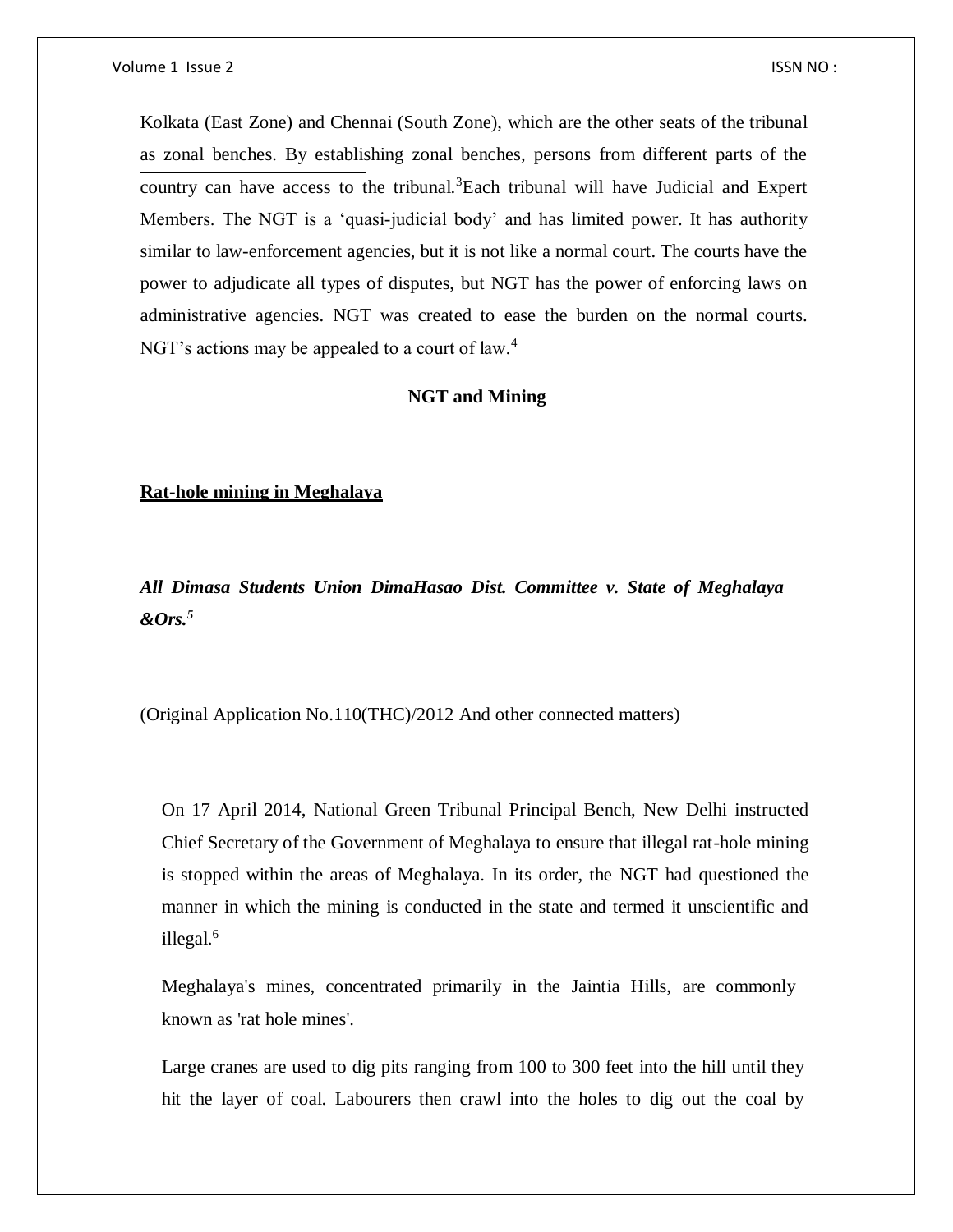Volume 1 Issue 2 ISSN NO :

excavating the side edge of the hill slopes and then coal is extracted through a horizontal tunnel. Tunnels are made into the seam sideways to extract the coal. Coals seams are reached. The pits have makeshift bamboo stairs for the labourers to use. Cranes then pull up barrows filled with coal from the tunnels. In the more 'traditional' mines, labourers carry the coal out on their backs in conical bamboo baskets. The pits have makeshift bamboo stairs for the labourers to use. Cranes then pull up barrows filled with coal from the tunnels. In the more 'traditional' mines, labourers carry the coal out on their backs in conical bamboo baskets. The coal from the tunnel or pit is taken out and dumped on nearby un-mined areas, from where it is carried to the larger dumping places near the highways for trade or transportation.  $7$ 

*KaHimaNongstoin Land Owners, Coal Traders and Producers Association v. All Dimasa Students Union, DimaHasao District Committee &Ors<sup>8</sup>*

The coal traders and mine owners filed an appeal in the Supreme Court in 2016 against the NGT's order. In an order dated 21 September 2016,the Supreme Court allowed the appellants who had mined the coal, **to transport the coal on payment of royalty andother fees**. The **extracted coal could be transported from 1 October 2016 till 31May 2017**. It further directed that no other extraction should take place in themeantime.<sup>9</sup>

Subsequently, the State of Meghalaya filed an application in the Supreme Court wherein it is stated that approximately 5.00 lakhs MT of coal is still lying on various places and time up to 31st May 2018 be granted to transport the aforesaid coal.

**Supreme Court on 28 March 2018 extended the time for transportation of the extracted quantity of approximately 5.00 lakhs MT lying in various places in**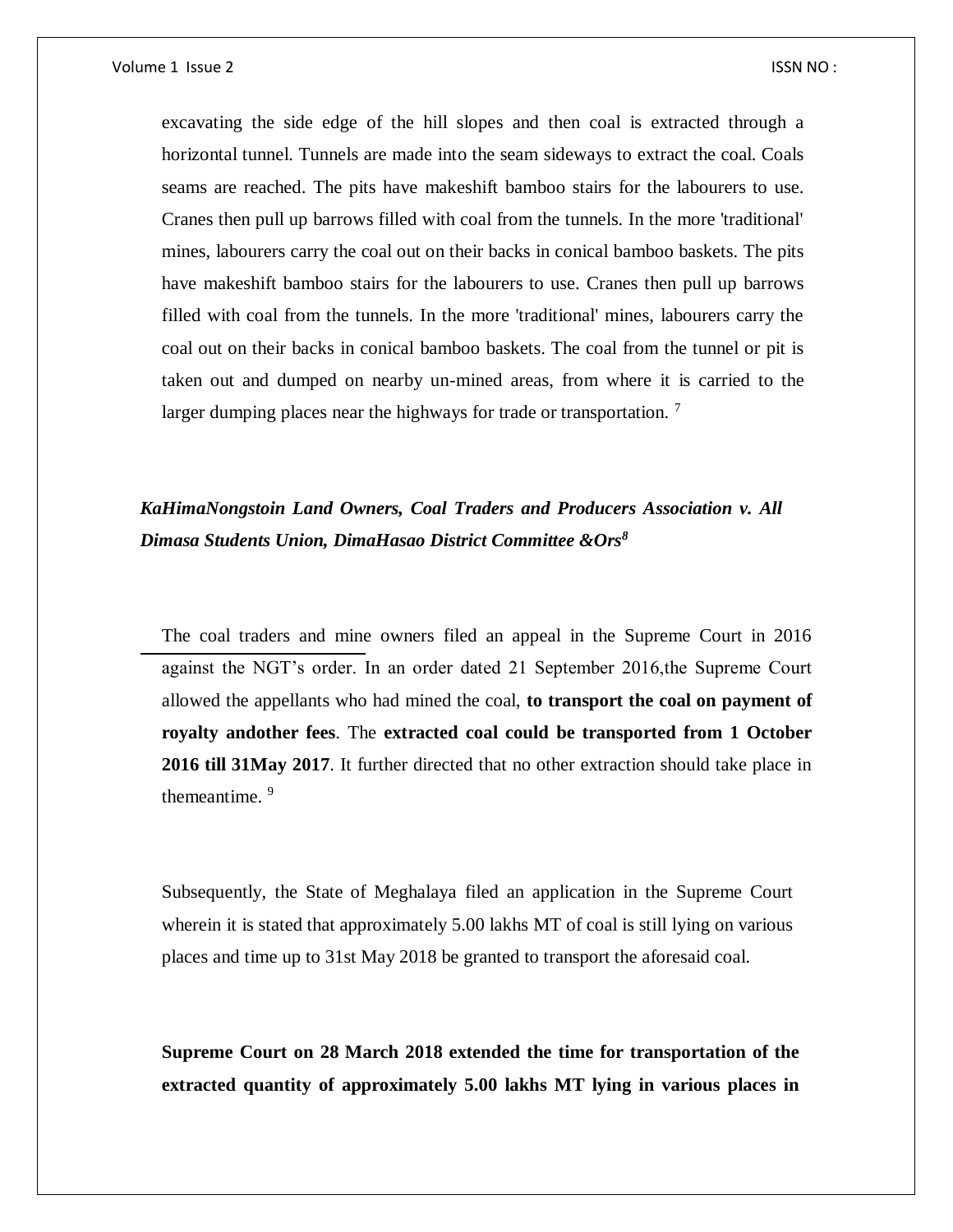**the State of Meghalaya, upto 31.05.20**18 in the same terms and conditions as containedin the order dated 21.09.2016. It further added: "It should also be ensured that while transporting the aforesaid quantity of coal, it shall not lead to creation of any type of pollution."<sup>10</sup>

On 13 December 2018, 15 coal miners were trapped in a mine in Jantia Hills in Meghalaya. The latest order was passed when the authorities were finding it difficult to rescue the 15 miners trapped since December 13 in an illegal coal mine as there was no blueprint of the 355-feet well which has a "maze of rat holes". Taking cognizance of this the NGT on 4 January 2019 passed an interim order whereby the state Government had to deposit the State Rs 100 crores with the SPCB.<sup>11</sup>

The Tribunal in its order stated:

"[t]hat in-spite of statutory framework and binding legal precedents and orders, violation of law is rampant. Stern approach is, thus, required against the polluters as well as statutory authorities conniving or colluding with the polluters. The statutory authorities are trustees of the people and if their failure results in harm to the citizens or to the environment, the Court/Tribunal has to adopt strict approach to make them accountable so that such action acts as deterrent to prevent further harm."<sup>12</sup>

The Tribunal states further:

We are satisfied that having regard to the totality of factual situation emerging from the record, damages required to be recovered are not, prima facie, less than Rs. 100 Crores. Accordingly, by way of an interim measure, we require the State of Meghalaya to deposit Rs. 100 crores within two months with the CPCB in this regard. We have already noted the extent of damage found and the value of the illegally mined material, apart from clandestine mining for which sufficient material is not available. The State had collected, as noted in the earlier order, royalty of Rs. 400 crores which by now must be a higher figure. The State is at liberty to recover the amount from those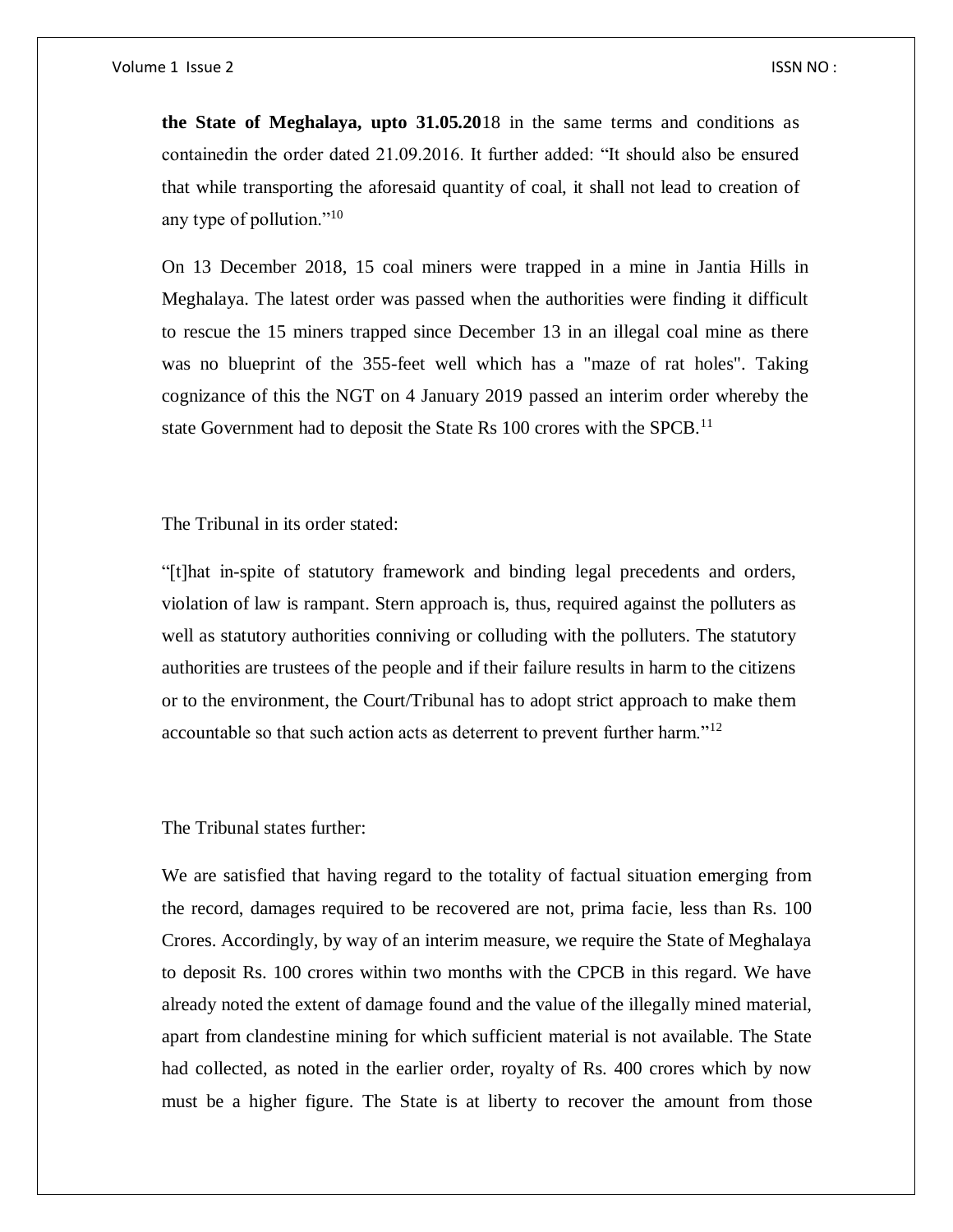involved in illegal or clandestine mining and also from the officers who may colludedor who may have failed in their duties. The amount deposited with the CPCB will be spent for restoration."<sup>13</sup>

#### **Illegal Sand Mining**

#### *Deepak Kumar V. State of Haryana (2012) 4 SCC 629*

The Government of Haryana issued a number of auction notices for mining of minor minerals, sand and gravel quarries of an area not exceeding 4.5 hectares as well as auction notices for areas exceeding 5 hectares for quarrying of minor minerals, road metals, stone mines etc., with certain restrictions on quarrying in the river beds of Yamuna, Tangri, Markanda, Ghaggar, Krishnavat basin, Dohan basin, etc. As per the EIA 2006 notification, mining leases for minor minerals on less than 5 hectares of land do not require any prior EIA clearance. The Court held that leases of minor minerals including their renewal for an area of less than five hectares be granted by the States/Union Territories only after getting 'environmental clearance 'from the MoEF. The Court held that leases of minor minerals including their renewal for an area of less than five hectares be granted by the States/Union Territories only after getting 'environmental clearance**'** from the MoEF.<sup>14</sup>

The Court observed that sand mining on both side of the rivers, upstream and instream, is one of the causes for environmental degradation and also a threat to the biodiversity. While proposals for mining of major minerals typically undergo environment impact assessment and environmental clearance procedure, due attention had not been given to environmental aspects of mining of minor minerals.<sup>15</sup>

The Court also made note of the fact this lacuna had come to the notice of the MoEF, which found that less attention was given to environmental aspects of mining of minor minerals since the area was small, but it was noticed that the collective impact in a particular area over a period of time might be significant.<sup>16</sup>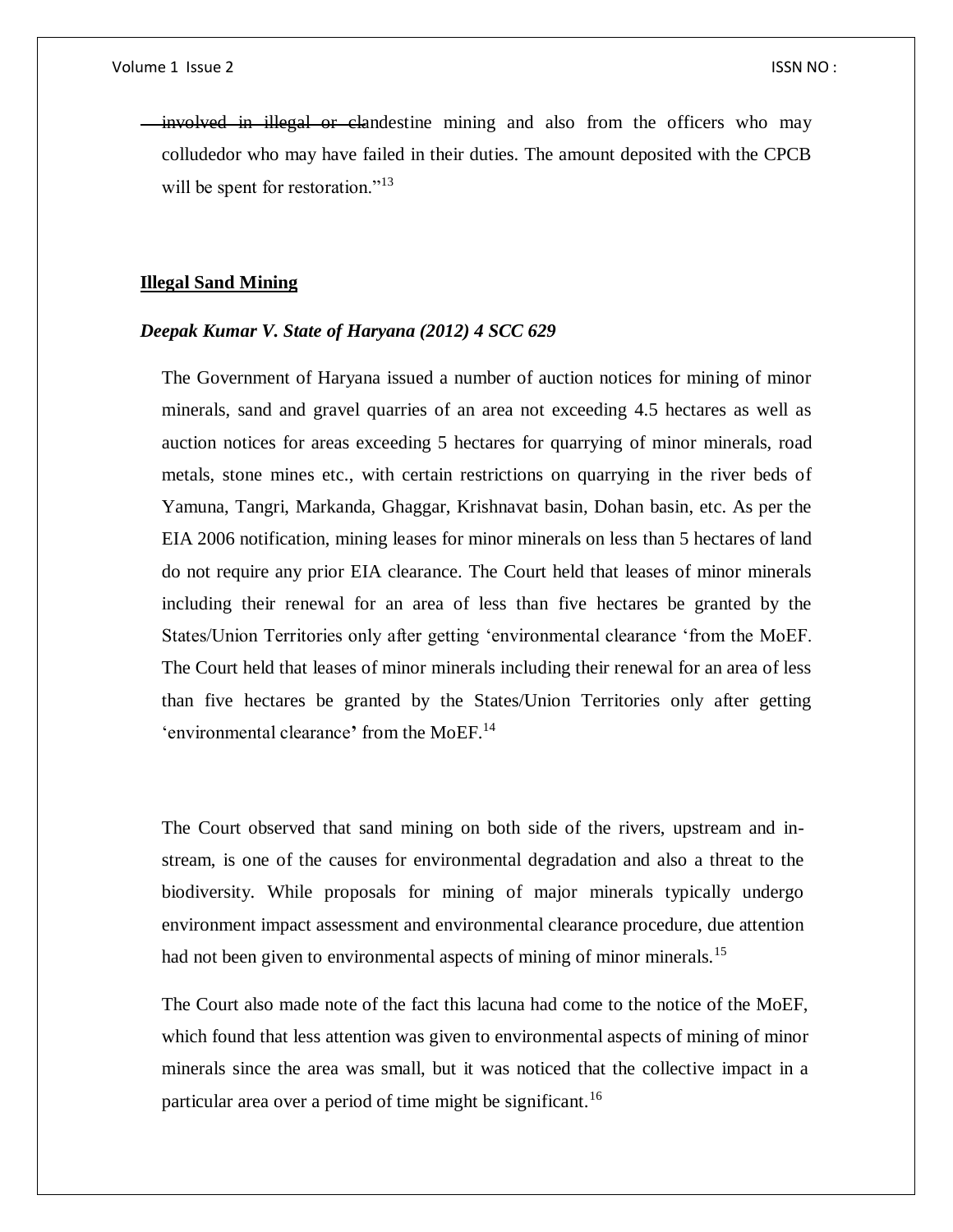The Supreme Court was of the view that all State Governments / Union Territories have to give due weight to the recommendations of the MoEF in consultation with all the State Governments and Union Territories. The Court also held that the Model Rules of 2010 issued by the Ministry of Mines are vital from the environmental, ecological and bio-diversity point of view and therefore the State Governments have to frame proper rules in accordance with the recommendations, under Section 15 of the Mines and Minerals (Development and Regulation) Act, 1957.<sup>17</sup>

The Court was of the considered view that it is highly necessary to have an effective framework of mining plan which will take care of all environmental issues and also evolve a long term rational and sustainable use of natural resource base and also the bio-assessment protocol, which have to be given effect to, inculcating the spirit of Article 48A, Article 51A(g) read with Article 21 of the Constitution.<sup>18</sup>

# *National Green Tribunal Bar Association v. Ministry of Environment & Forests &Ors.*

On 5 August 2013, The National Green Tribunal (NGT) issued a restraining order against all sand mining activity being carried out across the country without environmental clearance. The order was passed in the light of the recent controversy surrounding the suspension of IAS officer posted as sub divisional magistrate (SDM) in Greater Noida in GautamBuddh Nagar in Uttar Pradesh after she cracked down on the mining mafia.<sup>19</sup>

While passing the order, NGT reaffirmed the Supreme Court's order in 2012, which banned any kind of mining of minor minerals, including sand, without environmental clearance from the Union Ministry of Environment and Forests. <sup>20</sup>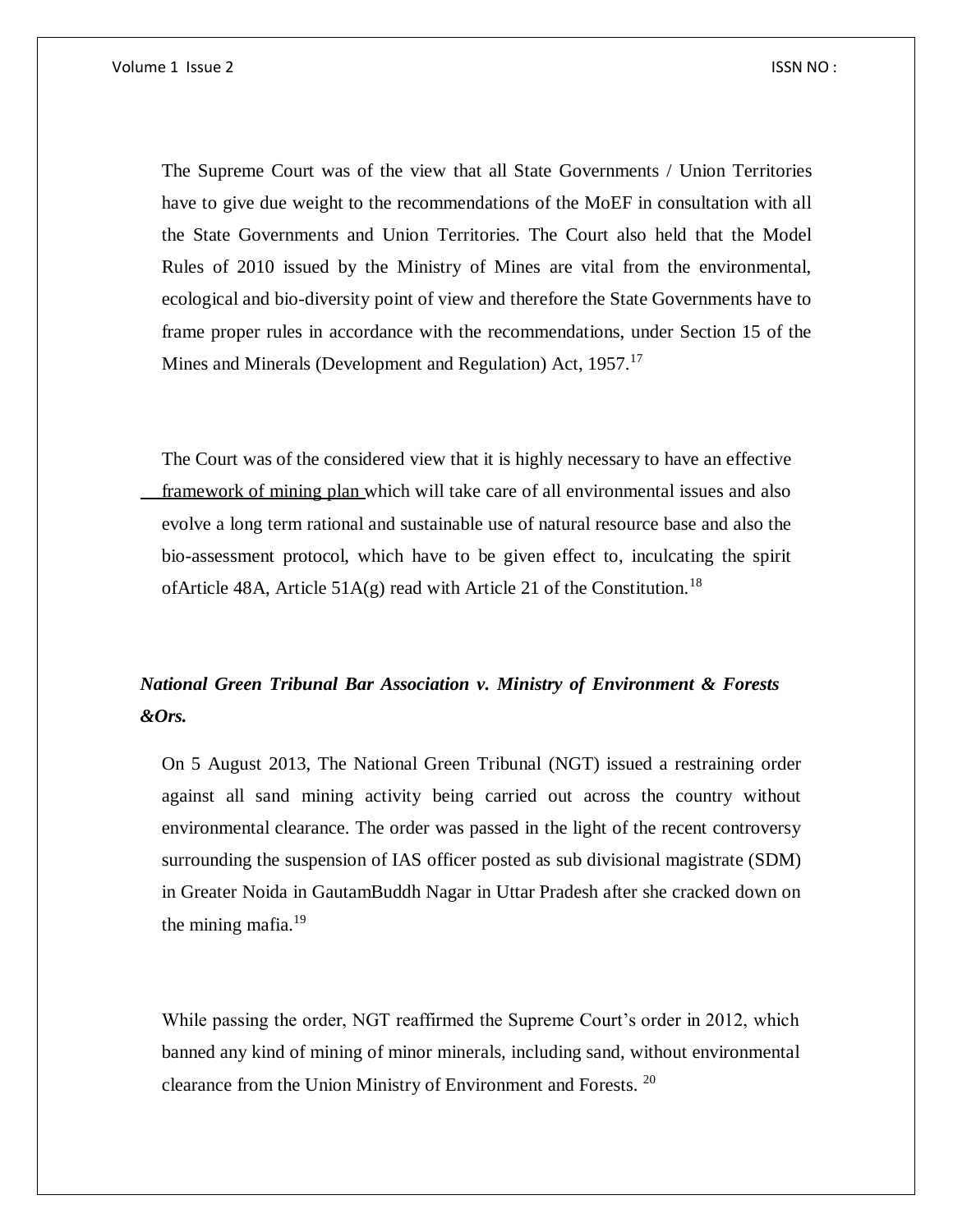In addition there have been several orders in the above-mentioned case as well as other cases on illegal sand mining by the NGT.

On 7 January 2016, The National Green Tribunal directed all state governments to ensure that there is no sand mining on the riverbeds being carried without

prior environment clearance.<sup>21</sup>

"All the state governments shall ensure that there is no illegal, unauthorized and mechanized mining on riverbeds contrary to/without environmental clearance and the consent of the pollution control boards," the bench said. The green panel's direction came while hearing a plea by NGO Readiness for Empowerment through Legitimate Action (RELA) and PolavaramMandal ex-president VaraLaxmi seeking directions to Andhra Pradesh, Telangana, Odisha and Maharashtra governments to ban illegal sand mining.  $^{22}$ 

The NGT, in its 13 September 2018 order, directed the Ministry of Environment, Forest, and Climate Change (MoEF&CC) which had done away with requirements of public hearing and environmental impact assessments (EIA) for certain mines to revise its procedures for granting clearances. The order would have a significant bearing on the construction sector whose ability to source sand legally, and sustainably, has always been in question.  $23$ 

Clearance for major minerals such as iron ore or bauxite is granted by the Centre. In the case of minor minerals, and for areas up to 50 hectares, it is the State Environment Impact Assessment Authority (SEIAA) that does the job. These clearances are to be as per the procedures provided for under the Environment Impact Assessment notification of 14 September 2006 (EIA 2006) – requiring a public hearing, an EIA and an environment management plan (EMP). <sup>24</sup>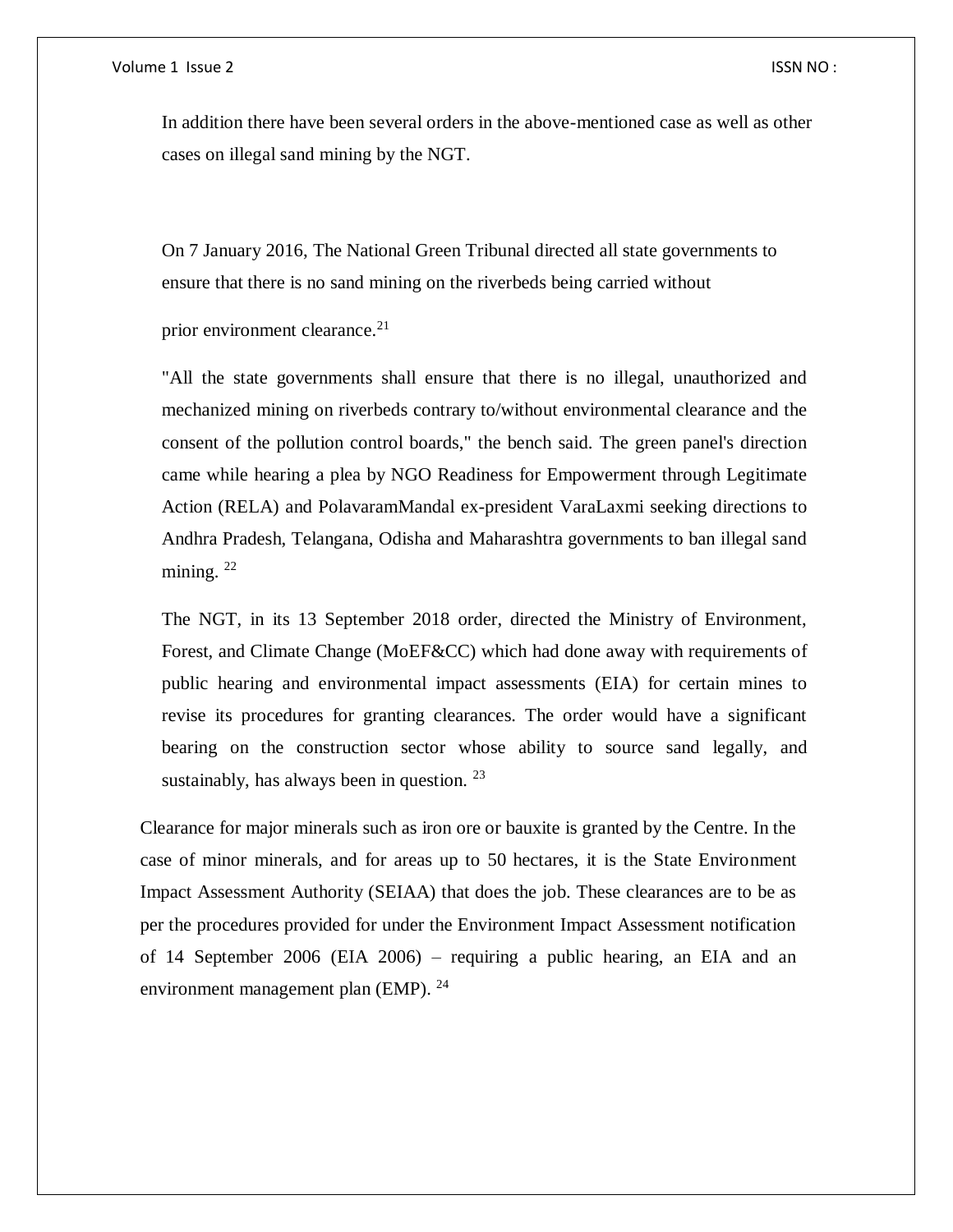Leases under five hectare areas were exempted from this requirement under EIA 2006. This prompted many, in Uttar Pradesh, Rajasthan and Haryana in particular to break up their quarries into smaller plots of 4.9 ha. When brought to its notice, the Supreme Court "noting the serious deleterious effect of quarrying, mining and removal of sand in-stream and up-stream of rivers to the environment" had ruled on 27 February 2012 that, irrespective of size, all such operations would require ECs. The landmark order of in the matter of *Deepak Kumar v. State Of Haryana***& Ors<sup>25</sup>** would allow for clampdown on the rampant illegal sand mining taking place across the country.  $^{26}$ 

That year the Ministry made EIA, EMP and public hearing applicable to leases of less than five hectares. Meanwhile certain states set up district authorities with powers to clear the smaller mines. The NGT, pointing out that states had no such policy-making powers, had in 2015 asked the Centre to come up with a uniform policy. On 15 January 2016, the government issued a notification allowing such district authorities to clear leases of upto five hectares. It went further, exempting leases of 5- 25 ha from carrying out EIAs and public hearings. Clusters of mines, individually smaller than five hectares, were also exempted. A second notification provided guidelines for the constitution of such district authorities.<sup>27</sup>

It has directed the ministry to issue a fresh notification and furnish report of compliance with its order dated 13 September 2018, on or before 31 December.

On 4 April 2019, The Green Panel said it is the duty of the government to provide complete protection to the natural resources as a trustee of the public at large.<sup>28</sup>

"Moreover, even a policy to give free sand as welfare measure cannot justify unregulated mining unmindful of impact on environment. If in the course of mining, damage is caused, the same must be recovered from such violators. Authorities cannot avoid their duty under the environmental law to restore the damage which is a duty tofuture generations," the bench said. $29$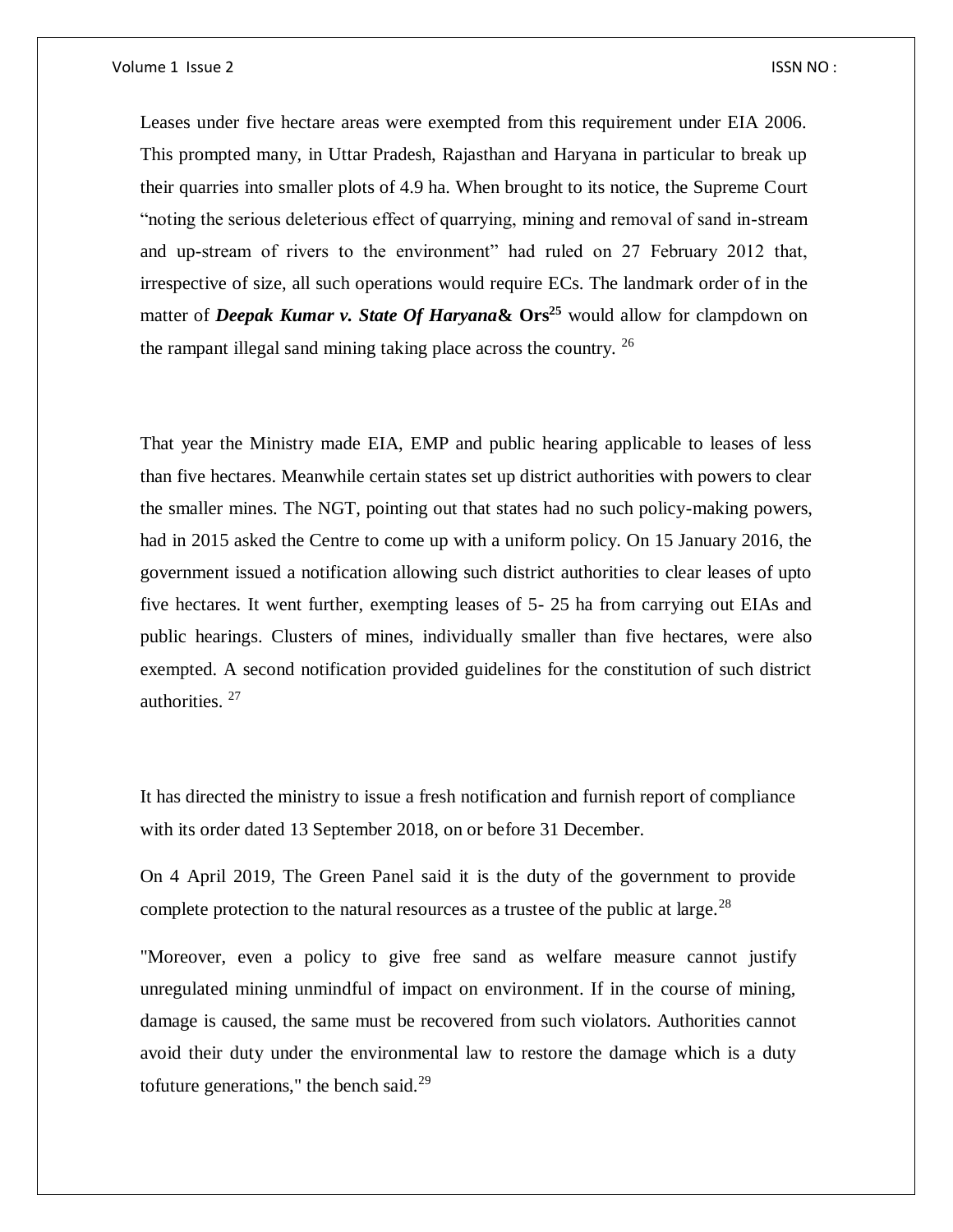On 13 May 2019, the Supreme Court suspended the Deposit of 100 Crore by the Andhra Pradesh Government on an appeal filed against the NGT order. The AP Governmentclaimed that it had not been allowed an opportunity to be heard. The Supreme Court in the Interest of Natural Justice suspended the deposit of the fine and gave the AP Government a period of 2 weeks to move an appropriate application Before the NGT.

"Until the NGT takes a decision, the direction for the interim deposit of Rupees One hundred crores shall remain suspended. We clarify that we have only suspended the direction of the NGT to the above extent. We have not expressed any opinion on the merits of the appeal," the bench said. $30$ 

# **Sea erosion of Alappad Coastal Village due to sand mining**

After taking *Suo Moto* cognizance on 16 January 2019 on a press report on the issue of sea erosion of Alappad coastal village in Kerala due to mineral sand mining, the National Green Tribunal today directed the Collector of Kollam District to submit a report on the situation there. The Principal Bench of NGT at New Delhi took note of the news item titled "17 yearolds video gets Kerala talking of the impact of sand mining" published in Indian Express on January 16. The report discussed the video of a 17 year old girl of Alappad sharing apprehension of submergence of the coastal hamlet due to continued mining and dredging operations carried out by Indian Rare Earths Ltd (IREL) and Kerala Minerals and Metals Ltd  $(KMML)$ , both public sector undertakings.<sup>31</sup>

Alappad is sandwiched between the sea and backwaters, and its soil is rich in black sand that contains important minerals like monazite, ilmenite, rutile and zircon, whichare being extensively mined since 1960s by IREL, a central undertaking and KMML owned by Kerala government. <sup>32</sup>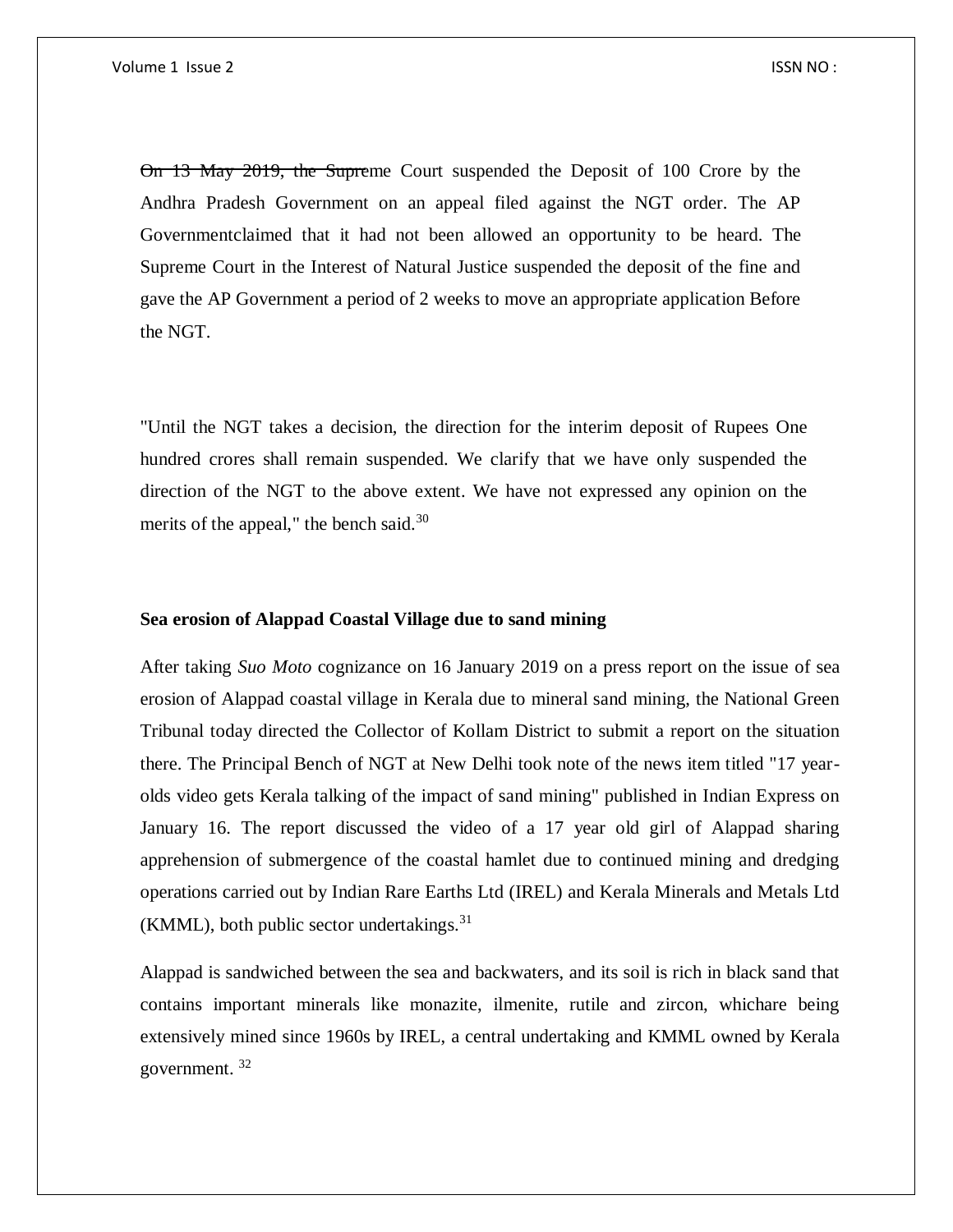Rampant mining has caused the shrinkage of extent of Alappadpanchayath from 89.5 sq. mts. to 75.6 sq. mts. The members of the bench discussed among themselves as to whether directions should be issued to the State Pollution Control Board or the District Collector to report on the situation. Finally, direction was issued to the District Collector by the bench.<sup>33</sup>

The NGT has made significant strides in curbing illegal mining and in most cases the Supreme Court while hearing appeals upholds the orders of the NGT but as stated earlier the NGT being a Tribunal has a number of limitations. These limitations at times cause impediments in the working of the Tribunal and perhaps keep it from being as effective as it should be. To be totally effective it must be given wider powers. The hope is that in future such changes will take place.

https://link.springer.com/article/10.1007/s11356-018-1763-2.

<sup>&</sup>lt;sup>1</sup> National Green Tribunal, An Information Booklet (January 2014), http://www.greentribunal.gov.in/Writereaddata/Downloads/NGT\_Information\_Booklet.p df. 2 *Ibid.*

<sup>3</sup> ShridharRengarajan et al, *National Green Tribunal of India – An Observation fromEnvironmental Judgments*, 25(12) ENVIRONMENTALSCIENCE ANDPOLLUTIONRESEARCH11313-11318 (2018),

<sup>4</sup> *Ibid.*

<sup>5</sup> *Order of the National Green Tribunal Regarding Rat-Hole Mining In the Jantia Hills Meghalaya 17/04/2014*, India Environmental Portal: Knowledge for Change,http://www.indiaenvironmentportal.org.in/files/rat%20hole%20mining%20Jaintia%20 N GT%2017Apr2014.pdf

<sup>6</sup> *Ibid.*

<sup>7</sup> EnvisCenter, Ministry Of Environment and Forests, Govt. Of India, *Curse of the BlackGold: How Meghalaya Depends on Coal*  (2015),http://ismenvis.nic.in/ViewGeneralLatestNews.aspx?format=Print&Id=8495

<sup>8</sup> *Order of The Supreme Court Regarding Illegal Coal Mining in the State of Meghalaya 21/09/1026*, India Environmental Portal: Knowledge for Change,http://www.indiaenvironmentportal.org.in/content/453554/order-of-the-supreme-courtof-india-regarding-illegal-coal-mining-in-meghalaya-21092016/ 9 *Ibid.*